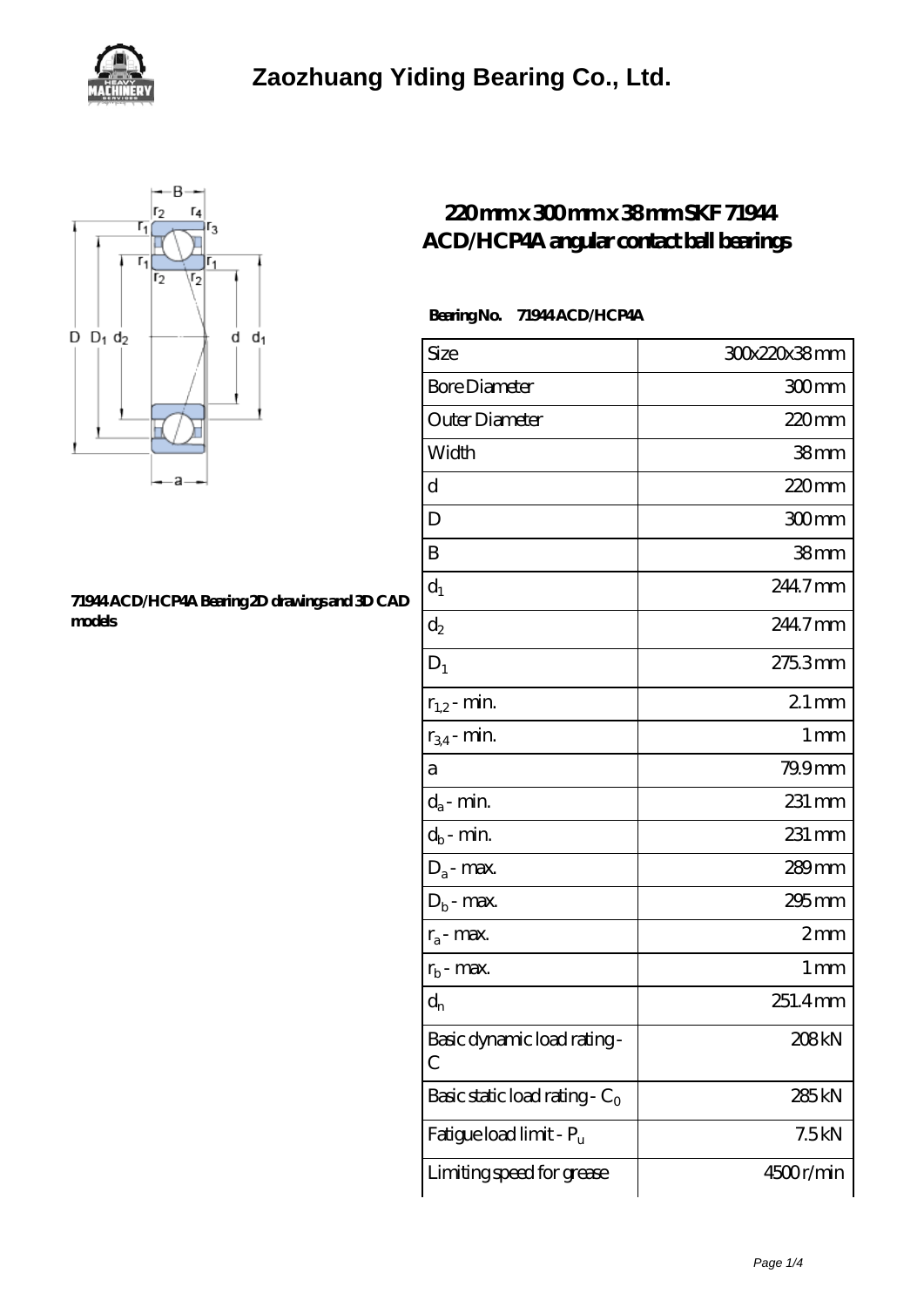

**[Zaozhuang Yiding Bearing Co., Ltd.](https://m.slatworx.com)**

| lubrication                           |                   |
|---------------------------------------|-------------------|
| Limiting speed for oil<br>lubrication | 6700mm/min        |
| Ball - $D_w$                          | $254$ mm          |
| Ball - z                              | 29                |
| $G_{ref}$                             | 84cm <sub>3</sub> |
| Calculation factor - e                | 068               |
| Calculation factor - $Y_2$            | 0.87              |
| Calculation factor - $Y_0$            | 038               |
| Calculation factor - $X_2$            | 041               |
| Calculation factor - $Y_1$            | 092               |
| Calculation factor - $Y_2$            | 1.41              |
| Calculation factor - $Y_0$            | 076               |
| Calculation factor - $X_2$            | 067               |
| Preload class $A - G_A$               | 1300N             |
| Preload class $B - G_B$               | 2600N             |
| Preload class $C - G_C$               | 5200N             |
| Preload class $D - G_D$               | 10400N            |
| Calculation factor - f                | 1.28              |
| Calculation factor - $f_1$            | 0.98              |
| Calculation factor - $f_{2A}$         | 1                 |
| Calculation factor - $f_{2B}$         | 1.07              |
| Calculation factor - $f_{\chi}$       | 1.12              |
| Calculation factor - $f_{2D}$         | 1.17              |
| Calculation factor - $f_{HC}$         | 1.04              |
| Preload class A                       | 591 N/micron      |
| Preload class B                       | 776N/micron       |
| Preload class C                       | 1036N/micron      |
| Preload class D                       | 1415N/micron      |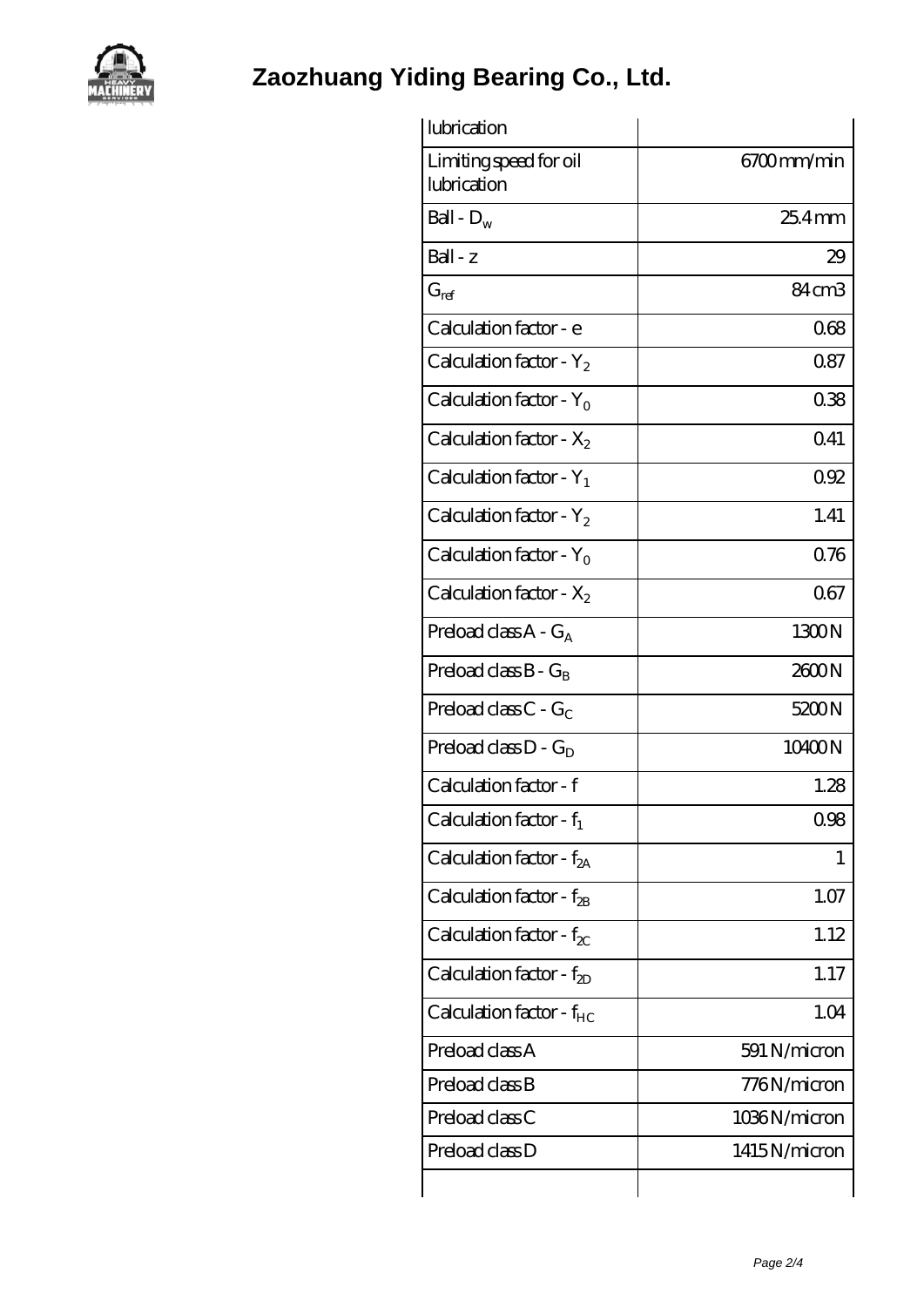

| $d_1$                                       | 244.7mm             |
|---------------------------------------------|---------------------|
| $\mathrm{d}_2$                              | 2447mm              |
| $D_1$                                       | 275.3mm             |
| $r_{1,2}$ min.                              | $21$ mm             |
| $r_{34}$ min.                               | $1 \,\mathrm{mm}$   |
| $d_a$ min.                                  | 231 mm              |
| $d_b$ min.                                  | 231 mm              |
| $D_a$ max.                                  | $289$ mm            |
| $D_{b}$ max.                                | $295 \,\mathrm{mm}$ |
| $r_a$ max.                                  | 2mm                 |
| $rb$ max.                                   | $1 \,\mathrm{mm}$   |
| $d_{n}$                                     | 251.4mm             |
| Basic dynamic load rating C                 | 208kN               |
| Basic static load rating $C_0$              | 285 <sub>kN</sub>   |
| Fatigue load limit P <sub>u</sub>           | 7.5kN               |
| Attainable speed for grease<br>lubrication  | 4500r/min           |
| Attainable speed for oil-air<br>lubrication | 6700r/min           |
| Ball diameter $D_w$                         | 25.4mm              |
| Number of balls z                           | 29                  |
| Reference grease quantity<br>$G_{ref}$      | 84 cm <sup>3</sup>  |
| Preload class $AG_A$                        | 1300N               |
| Static axial stiffness, preload<br>classA   | 591 N/μ m           |
| Preload class $BG_B$                        | 2600N               |
| Static axial stiffness, preload<br>classB   | <i>77</i> 6N/μ m    |
| Preload class C $G_C$                       | 5200N               |
| Static axial stiffness, preload<br>classC   | 1036N/μ m           |
| Preload class $D G_D$                       | 10400N              |
| Static axial stiffness, preload             | 1415N/μ m           |